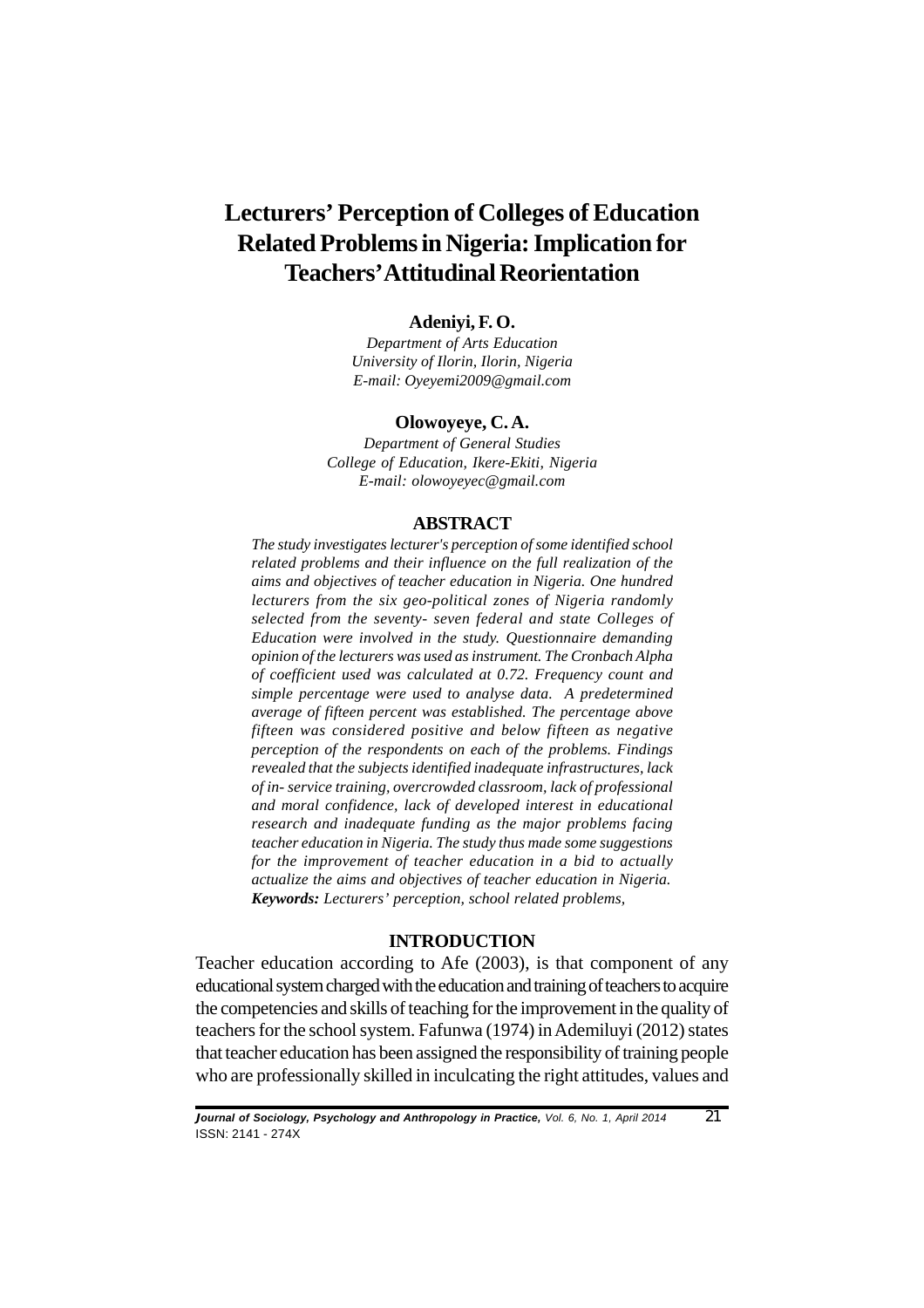vocational skills at all levels of education. Likewise, Kolade-Oje (2008) in Adigun (2013) sees teacher education as the provision of professional education and specialized training within a specified period for the preparation of individuals who intend to develop and nurture the young ones into responsible and productive citizens. The aims of teacher education as stipulated in the National Policy on education (Federal Republic of Nigeria 2004) which are as follows:

- 1. To provide highly motivated, conscientious and efficient teachers for all levels of our education system.
- 2. To encourage further, the spirit of enquiry and creativity in teachers.
- 3. To help teachers to fit into the social life of the community and society at large
- 4. To enhance their commitment to national objectives.
- 5. To provide teachers with the intellective and to make them adaptable to any changing situation not only in the life of their country, but the wider world.
- 6. To enhance teacher commitment to the teaching profession.

These aims can be adjudged plausible and robust but it must be mentioned however that there are certain shortcomings in the realization of these aims. Certain serious problems are militating against its full realization. Among these problems is the absence of in-training for the lecturers .The production of good teachers is through both the pre-service and in-service training. Those who decide to proceed directly from secondary school to any of the teacher training institutions leading to the award of the Nigerian Certificate in Education or the Bachelor's degree in Education were given pre-training, whereas, inservice training is given to teachers who are already in the education system to update their academic and professional competencies. Ogunu (1983) as cited in Momoh (1999) has identified four specific purposes of in-service training. They are:

- a) Continuing learning that is, a deliberate effort to translate the knowledge, understandings, and generalizations of the pre service programme into successful constantly improving professional practice.
- b) Remedial function i.e. filling the gaps inevitably left by the pre-service programme, however good it may be.
- c) Keeping pace with change that is helping the teacher trainers to keep abreast of new proposals and their educational implications. It is important for the trainers to learn of the new knowledge, ideas, and theory stemming from research and educational practice, and the proposals being made for changes in materials, methodology, and organization.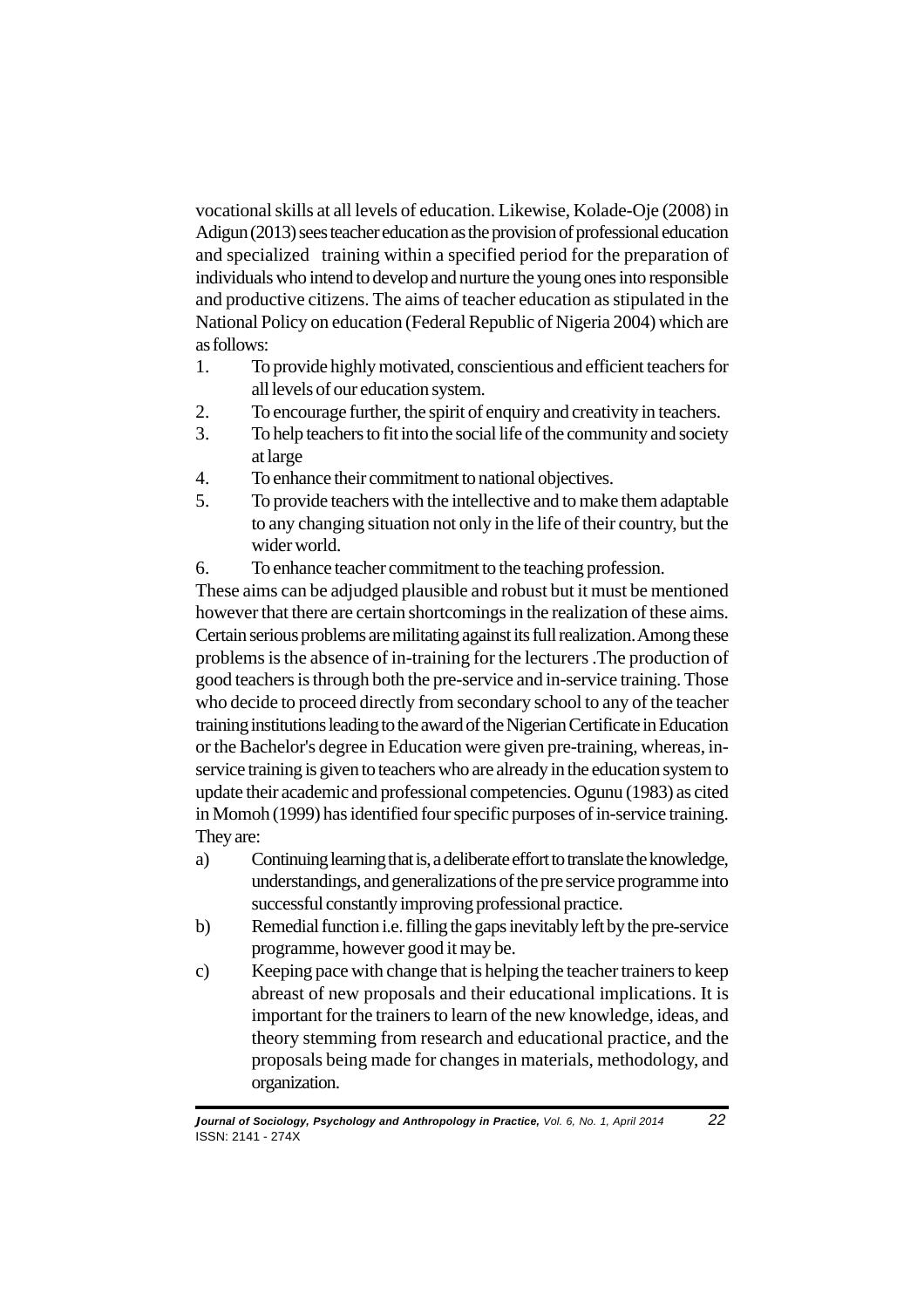d) Increased efficiency i.e. helping to increase the teacher trainers' efficiency in handling the day-to-day functioning of schools.

Momoh (1999) asserts that the in-service education programme is not only a tool to progress; it is also a symbol of faith in the improvability of the individual. He further identifies problems of in-service training as failure to relate in-service programme plans to genuine need of staff participations, failure to select appropriate activities for implementing programme plans and failure to implement in-service activities with sufficient staff and other resources to ensure effectiveness. Another problem identifies with teacher training in Nigeria is dying interest in educational research. Educational research, as defined by American Educational Research Association (2013) is a field of inquiry aimed at advancing knowledge of education and learning processes and development of the tools and methods necessary to support this endeavor.

Education researchers aim to describe, understand, and explain how learning takes place throughout the life cycle and how formal processes of education affect learning, attainment, and the capacity to lead productive lives. The College of Education is the producer of the much needed middle man power to service the nation's primary and junior schools. It has been observed that majority of their tutors are mainly first degree or master degree holders, as a result more emphasis are placed on teaching more than on research over the years, but now just like their counterparts in the Universities, there is need to publish papers or remain stagnant in the same position. It is a known fact that research develops and broadens the mind of the researcher, who in turn is obliged to impart his discovery or new knowledge to the pupils which is usually done through the lecture process. For a better future and advancement of science and technology, our educational system must be energized by new discoveries based on research. The major problem facing educational research in the Nigerian Colleges of Education is lack of funds and grants, lack of essential research laboratories; workshops that would permit and accommodate a well designed research work.

Another problem militating against the full realization of Nigeria Certificate Education objectives is the issue of large class. Overcrowded class is a common feature of most Nigerian Colleges of Education. The teaching especially in general studies and education courses becomes a tedious job and a mere formality, a matter of routine with little or no attention paid to the proficiency level attained by the learners. The sharp increases in number of schools enrolment of learners call for a corresponding recruitment of qualified lecturers, which further call for corresponding availability of classrooms, laboratories, instructional materials, textbooks, libraries, staff training and conferences, even learners-lecturers ratio will determine the level of quality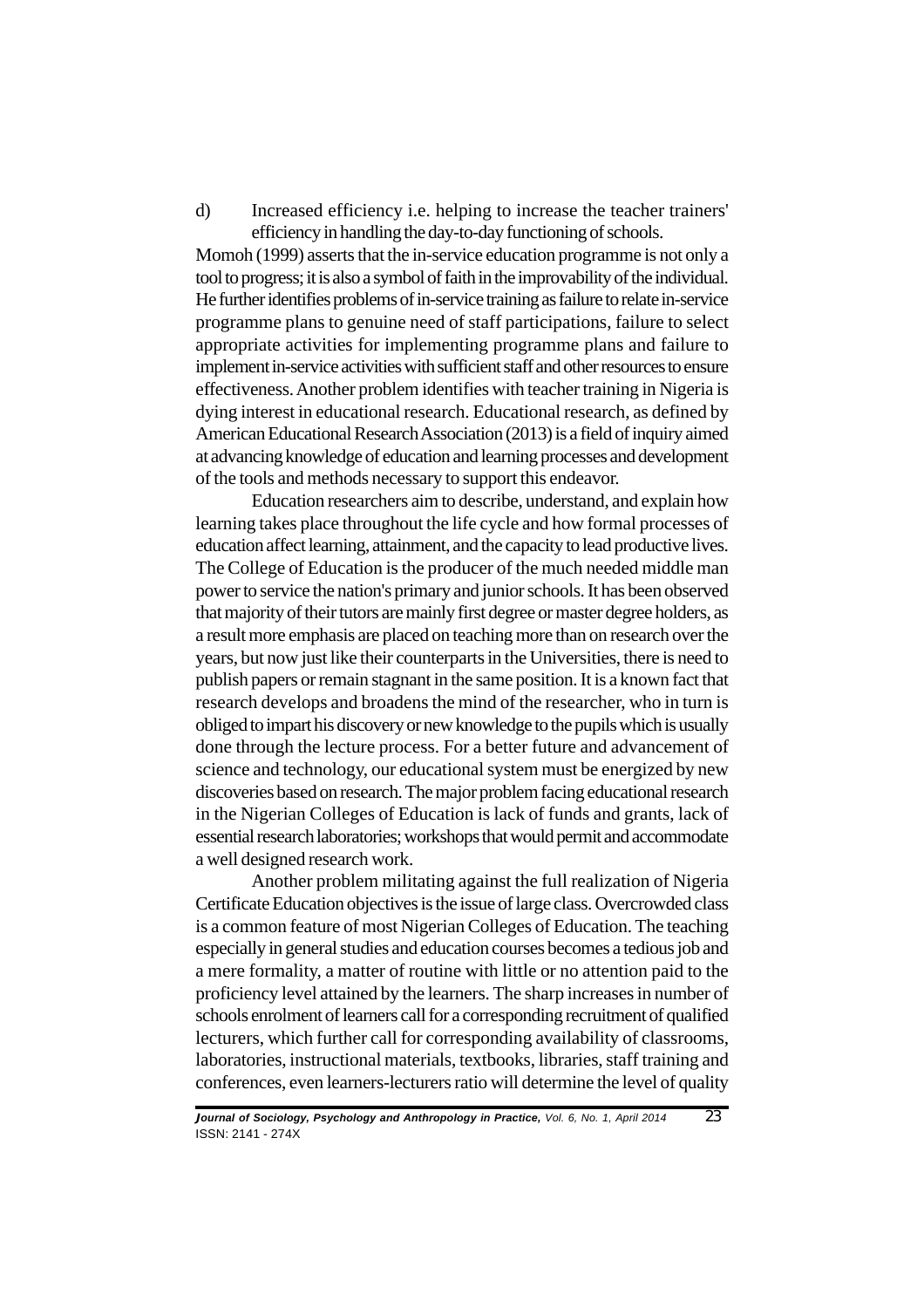education associated with its growth (David, 1976). Most Lecturers lack both moral and professional confidence in their work. Most of them handled their lectures in a manner that can raise questions as to whether they are qualified. The activities exercised by a lecturer depend largely on his professional qualification. His moral confidence is his consciousness of what is right only, and they believe that what he is doing is right and improves his ability to do it, no matter what it will cost him. He exercises both his professional and moral confidence by studying the language policy and the objectives of teacher education and he works assiduously towards the realization of these objectives. The standard of teaching should be viewed both from measurable attribute of teaching such as knowledge and skills and also immeasurable ones such as ethical and the moral aspect of leaching. Moral and professional confidences empower the lecturer to do the right thing and ignore any inhibition to the success of their mandate as teacher trainers. They will thus work relentlessly to achieve the set goals. This study sought to identify the teacher's perception of the factors militating against the achievement of the objectives of teacher education in Nigeria. The following research questions were generated to guide the study

- 1. Could overcrowded classroom affect the teaching and learning process in Nigerian Colleges of Education?
- 2. Could lack of in-service training affect the efficiency of lecturers in Colleges of Education?
- 3. Could lack of educational research affect the efficiency of lecturers in Colleges of Education?
- 4. Could lack of professional and moral confidence affect the lecturers' efficiency in Colleges of Education?

Research Hypotheses

- $H_01$ : Overcrowded classroom can not affect the teaching and learning process in the Nigerian colleges of Education
- $H<sub>o</sub>2$ : Lack of in-service training could not affect the efficiency of lecturers in Colleges of Education
- $H<sub>o</sub>3$ : Lack of educational research could not affect the lecturers' efficiency in Colleges of Education.
- $H_0^4$ : Lack of professional and moral confidence could not affect the lecturer's efficiency in Colleges of Education.

# **METHOD**

Descriptive survey research design was adopted for this study. The target population for the study was all the lecturers in all the Nigerian Colleges of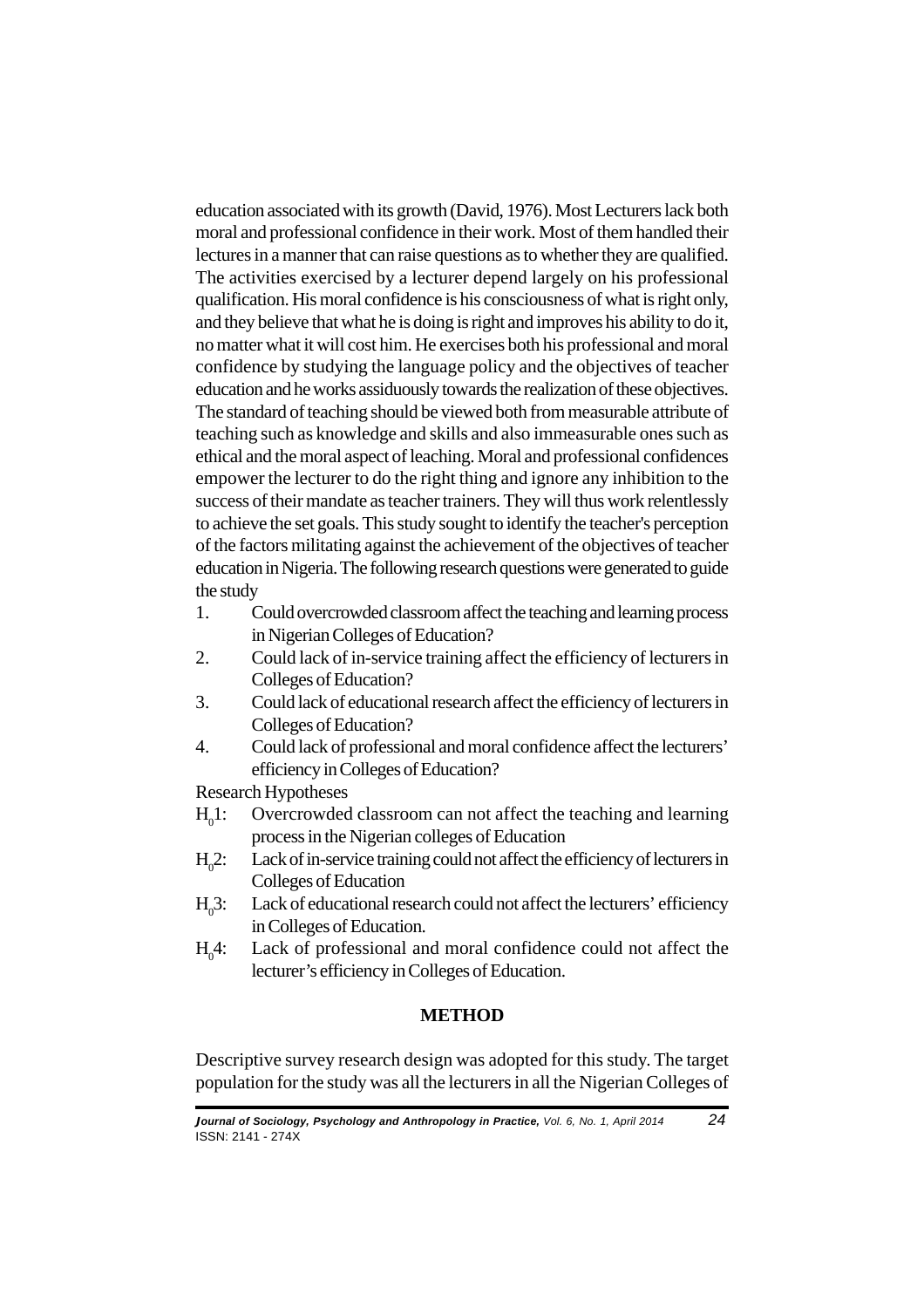Education. The sample involved in the study consisted of one hundred (100) NCE lecturers selected from the six geo-political zones in Nigeria. Stratified sampling was used to select equal number of lecturers from the Nigerian Colleges of Education. The instrument used for the study was structured questionnaire, which was designed by the researcher based on earlier works of educators on the concept. It was an open ended questionnaire, which contained five sections. Section 'A' contained bio data of the teachers, which are age, sex, educational qualification and years of experience. Section 'B' contained ten items centered on the effects of lack of in-service training. Section 'C' contained items on lack of developed interest in educational research, section 'D' centered on lack of professional and moral confidence on the part of the lecturers. Section 'E' contained items on the effect of overcrowded classroom on the lecturer's efficiency. The questionnaire demands the expressions of opinion of respondents; hence, the Cronbach Alpha coefficient was calculated yielding an estimate of 0.72. The structured questionnaire was administered by the researcher to the participants of the study through posting; the posted questionnaire contained a researcher's self addressed envelope which was used to return the completed questionnaire. One hundred copies were returned out of one hundred and fifty copies; therefore one hundred copies were treated in the study.

Frequency counts and simple percentage were used to analyze the data collected for the study, while the sample responses were tallied. In section 'B' responses were grouped into six categories as stated above in this study; a predetermined average of fifteen percent was established. This means that the percentage above fifteen was considered positive (that is to say, they agreed that the problem do exists in their school) and percentage below fifteen was considered negative perception. (They disagreed that the problem do not exist in their own school).

## **RESULTS AND DISCUSSION**

The category with the largest number of responses was large/overcrowded classroom with 44%, followed by in-service training, 20%, lack of developed interest in educational research, 18%, and finally lack of professional and moral confidence, 18%. This results indicate that overcrowded classes syndrome exists in their respective colleges and is greatly affecting their level of efficiency. Also the Lecturers opined that lack of in-service training affects their level of efficiency. This is in support of Momoh (1999) assertion that in-service training is for increased efficiency i.e. helping to increase the teacher trainer's efficiency in handling the day-to- day functioning of schools and that it is not only a tool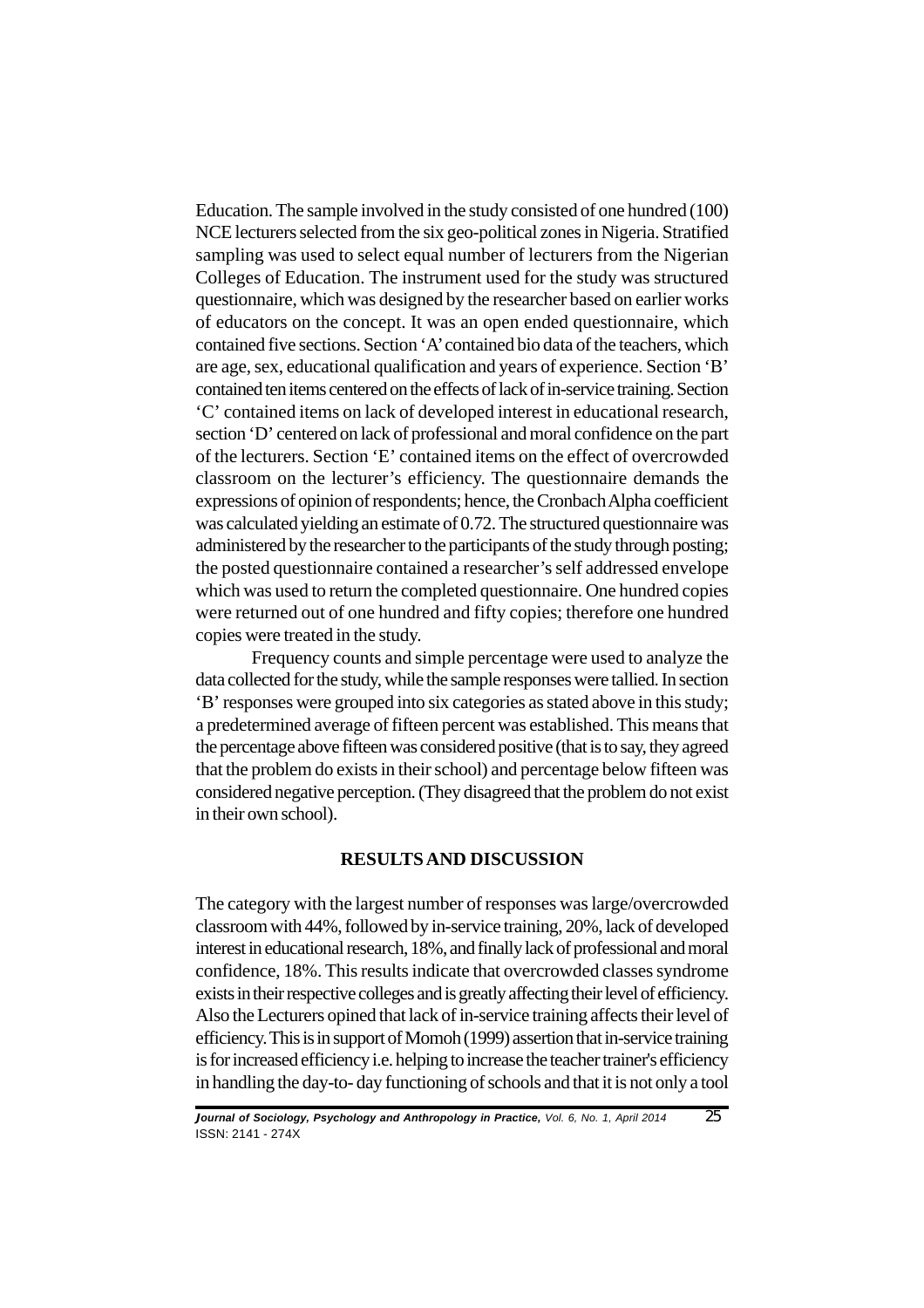for progress, but also a symbol of faith in the improvement of individual. From the results also, the lecturers rated educational research third high as it helps to keep abreast of the latest development in the teaching profession. Sampson (1999) in support of this explains that it develops and broadens the mind of the researcher, who in turn is obliged to impart his discovery or new knowledge to the pupils which is usually done through the lecture process. Professional and moral confidence is rated last but definitely very important. This involves the ability of the lecturer to use his professional training to do what is right at the right time and to do all within his power to ensure the realization of the objectives of the teacher education in Nigeria. It is a recognized fact worldwide that teacher, aside the students are the heart of the education process and the main determinant of the quality and effectiveness of its results. At any level of education, teacher factor cannot be relegated to the background. Thus, teacher training issue in Nigeria should be thoroughly considered by all the stakeholders.

| <b>Table 1:</b> Teachers' perception on each problem |        |     |
|------------------------------------------------------|--------|-----|
| Categories                                           | Number |     |
| Percentage                                           |        |     |
| Large classes                                        | 44     | 44% |
| In-service training                                  | 20     | 20% |
| <b>Educational research</b>                          | 18     | 18% |
| Professional and moral confidence                    | 18     | 18% |
| Total                                                | 100    | 00% |

*Source:* Field survey, 2013

## **CONCLUSION**

In this study, the researcher was able to establish through the subject problem of overcrowded classrooms which in turn reduced the level of lecturers' productivity. This study also justified the need for in- service training for the Lecturers. Teacher education provides the foundation on which the superstructure of national development must be built. The stronger the foundation, the more magnificent would be the structure. To meet the challenges of the global era, teacher trainers should ensure that they go for viable inservice training. Similar to this, it was established through this study that for professional development and efficiency. Lecturers need to carry out rigorous research in their various fields and write quality educational papers from time to time. Finally, the study also justified the importance of lecturers developing both moral and professional confidence so as to be empowered against any inhibition to the successful discharge of their mandate as teacher trainers.